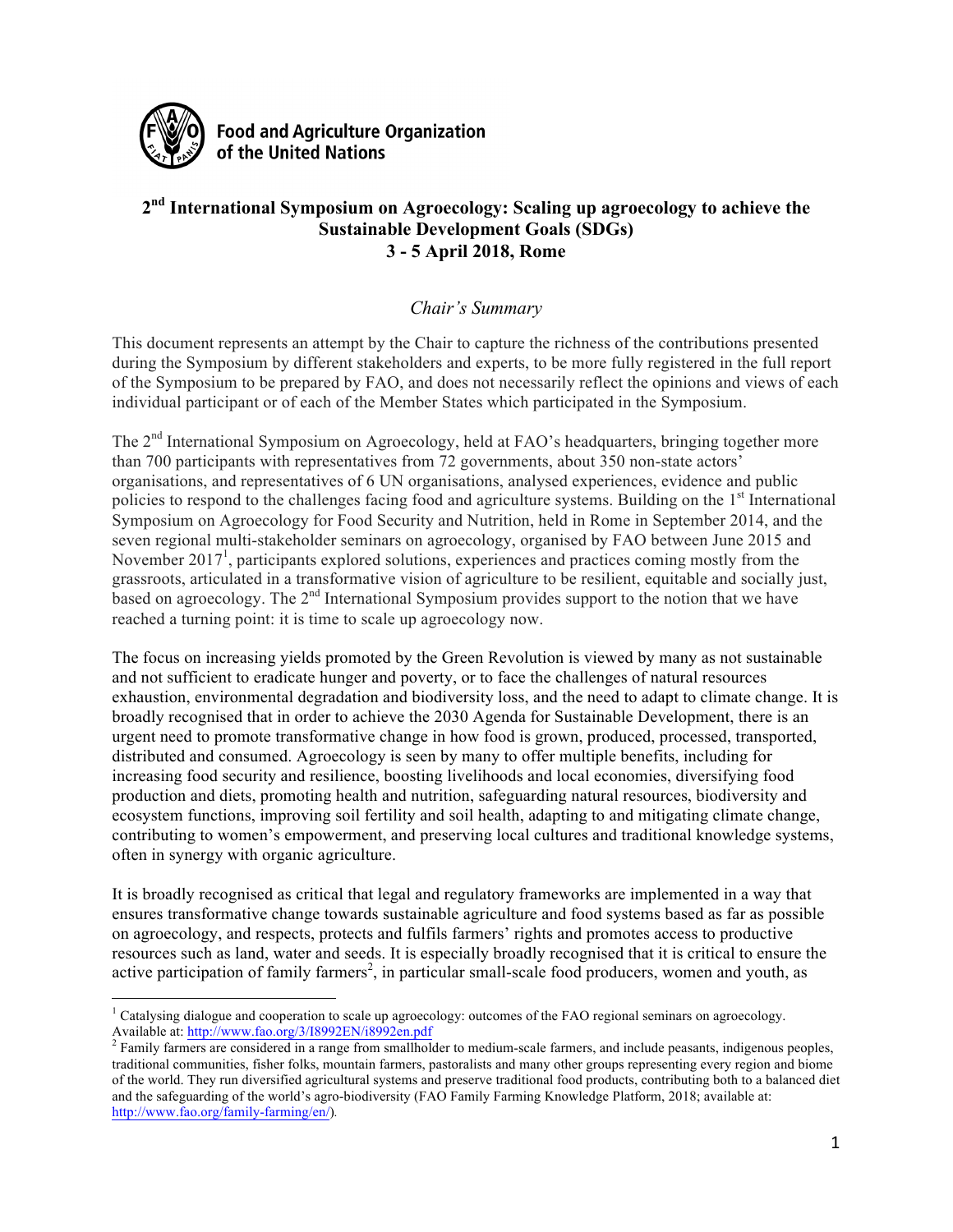historical subjects of agroecology, in dialogue spaces of public policies, and to develop policies that promote the spread of organic farming. This will not only facilitate the spread of agroecology but will provide the drive for policy and institutional changes and investments that are supportive of using agroecology to transform food and agricultural systems toward sustainability. Sustainability can only be achieved with the inclusion of all actors in food and farming systems in all continents, from small-scale farmers and their families to the networks of conscientious consumers. Fostering diversity on farms, strengthening local food systems, valuing traditional knowledge, ensuring equity and access to land and economic resources, and respecting the multiple food cultures around the world are understood as core components of agroecology.

Agroecology scaling up is recognized and proposed by many as a way forward in the coming decade as a strategic approach and means to promote and achieve the 2030 Agenda for Sustainable Development and, in particular, Sustainable Development Goal 2 on hunger eradication, food security and sustainable agriculture. In fact, agroecology is recognised as contributing to numerous other Sustainable Development Goals, and as providing one of the most integrated, comprehensive and holistic approaches that will directly benefit those whom the 2030 Agenda aims to uplift. In order to achieve many SDGs, the diverse agriculture systems of the world have to initiate their transition towards sustainable agriculture and food systems, with different starting points and diverse pathways based, as much as possible, on agroecology principles.

The ministers of agriculture/environment of the following countries presented their perspectives and activities related to agroecology: Angola, Burkina Faso, Costa Rica, France, and Hungary. The Permanent Representatives of China and Iran, and the Archbishop of the Holy See also spoke. Issues raised included: need to scale up agroecology to reach the SDGs; agriculture must fundamentally change to do so; many countries already have relevant policies, laws, targets and concrete achievements; the need for developing legal frameworks and strengthening technical and institutional capacities for agroecology; agroecology is necessary for food sovereignty and decreasing dependence on food imports; climate change, desertification and water scarcity are key challenges in many countries; biodiversity is an essential part of agroecology; farmers must be able to live with dignity from their work; avoid silos and cooperate on innovative integrated approaches; international dialogue is necessary to move forward; be involved in true cost accounting; policies are needed but also social mobilisation; need to focus on agroecology as a part of the UN Decade for Family Farming; welcome collaboration between the Rome-Based Agencies on agroecology.

Over the last four years, FAO has convened very fruitful multi-stakeholder dialogues, and its commitment to continue to support this dynamic at global and regional levels is broadly welcomed. Building on the outcomes of these processes and on the draft proposal for a Scaling Up Agroecology Initiative<sup>3</sup>, participants have identified a range of options on how stakeholders can contribute, in multiple ways, to strengthening existing agroecological systems already developed by farmers as well as to promote the transition to sustainable agriculture and food systems through the use of agroecology principles and practices. The key actions contained in Annex 1 of this document are options for consideration.

<sup>&</sup>lt;sup>3</sup> Scaling Up Agroecology Initiative: Transforming food and agricultural systems in support of the SDGs (A proposal prepared for the International Symposium on Agroecology, 3-5 April 2018), available at: http://www.fao.org/3/I9049EN/i9049en.pdf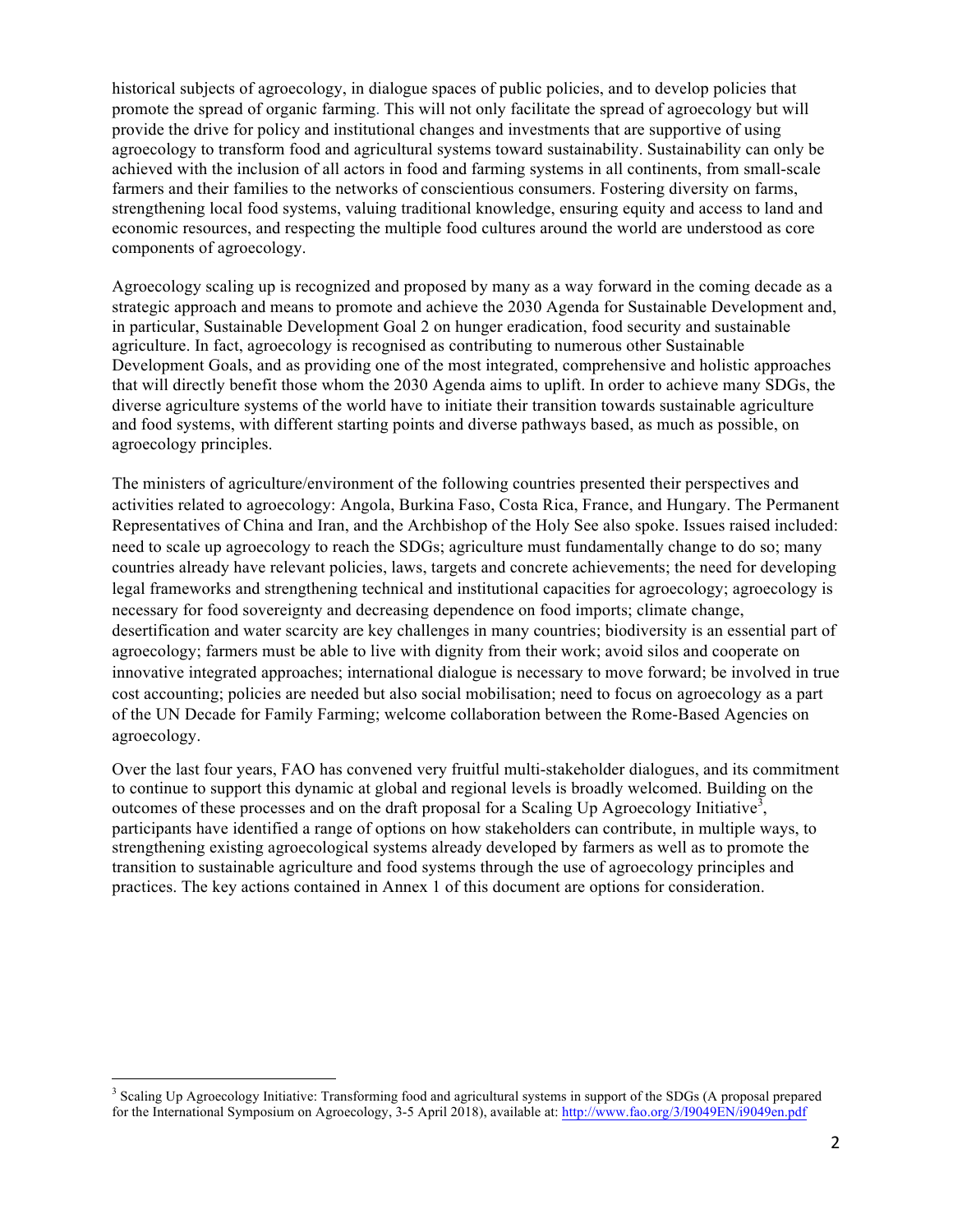# *Way forward*

Agroecology is seen by many as a great opportunity to support the transformation that is needed in our food systems and different kinds of commitments from different stakeholders are identified by participants as urgently needed. Based on the outcomes of the regional processes, the  $2<sup>nd</sup>$  International Symposium on Agroecology and the work areas of the proposed Scaling Up Agroecology Initiative, FAO's continued commitment to agroecology has been highlighted, including the broad recognition of the need to foster its growth and support countries and different stakeholders in this process while respecting the principles and local experiences of agroecology. A variety of ways for stakeholders to engage in this process over the next decade have been identified by many participants, including:

- **Governments:** develop policy and legal frameworks to promote and support agroecology and sustainable food systems, including by putting in place policies that support agroecology and family farmers, in particular smallholder producers, women and youth.
- **FAO**: submit to FAO Committee on Agriculture in 2018 a document on options for mainstreaming agroecology based on potential elements contained in this Chair´s Summary and the Final Report of the Symposium, including the consideration of a detailed 10-year action plan for the Scaling Up Agroecology Initiative.
- **FAO:** pursue its mandate to reinforce the work on agroecology through its different programmes and strategic framework, including GIAHS (Globally Important Agricultural Heritage Systems) and work with small-scale producers' organisations and governments to support implementation of agroecology at local, national, and international level, including through promoting dialogue and sharing data.
- **FAO:** take the lead, in partnership with other international organizations, academia and research organizations, to facilitate the development of new methodologies and indicators to measure sustainability performance of agricultural and food systems beyond yield at landscape or farm level, based on the 10 Elements of Agroecology<sup>4</sup> and experience in developing indicator 2.4.1 to measure the sustainability of agriculture systems at the country level in the overall framework of measuring progress towards Agenda 2030.
- **UN partners of the Scaling Up Agroecology Initiative, including FAO, IFAD, WFP, CBD, UNEP and UNDP**: work in a coordinated way to scale up agroecology through policies, science, investment, technical support and awareness, according to their mandate and expertise, and extending the knowledge to all actors in societies.
- **FAO and IFAD**: use the Decade of Family Farming 2019-2028 as an opportunity to raise awareness in the international community about the importance of family farming and to link family farming and agroecology for achieving sustainable development.
- **FAO and WHO**: use the United Nations Decade of Action on Nutrition 2016-2025 as an opportunity to raise awareness in the international community about the importance of family farming and agroecology for achieving health and nutrition for all.
- **Small and medium enterprises and investors, including from the private sector:** explore the potential of agroecology, and different and innovative ways to invest in it, to increase responsible

 <sup>4</sup> The 10 Elements of Agroecology: Guiding the Transition to Sustainable Food and Agricultural Systems, available at: http://www.fao.org/3/I9037EN/i9037en.pdf. The 10 Elements of Agroecology were developed through a synthesis process. They are based on the seminal scientific literature on agroecology – in particular, Altieri's (1995) five principles of agroecology and Gliessman's (2015) five levels of agroecological transitions. This scientific foundation was complemented by discussions held in workshop settings during FAO's multi-actor regional meetings on agroecology from 2015 to 2017, which incorporated civil society values on agroecology, and subsequently, several rounds of revision by international and FAO experts.

**Altieri, M.A.** 1995. *Agroecology: The Science of Sustainable Agriculture*. CRC Press.

**Gliessman, S.R.** 2015. *Agroecology: The Ecology of Sustainable Food Systems*. 3rd Edition. Boca Raton, FL, USA, CRC Press, Taylor & Francis Group.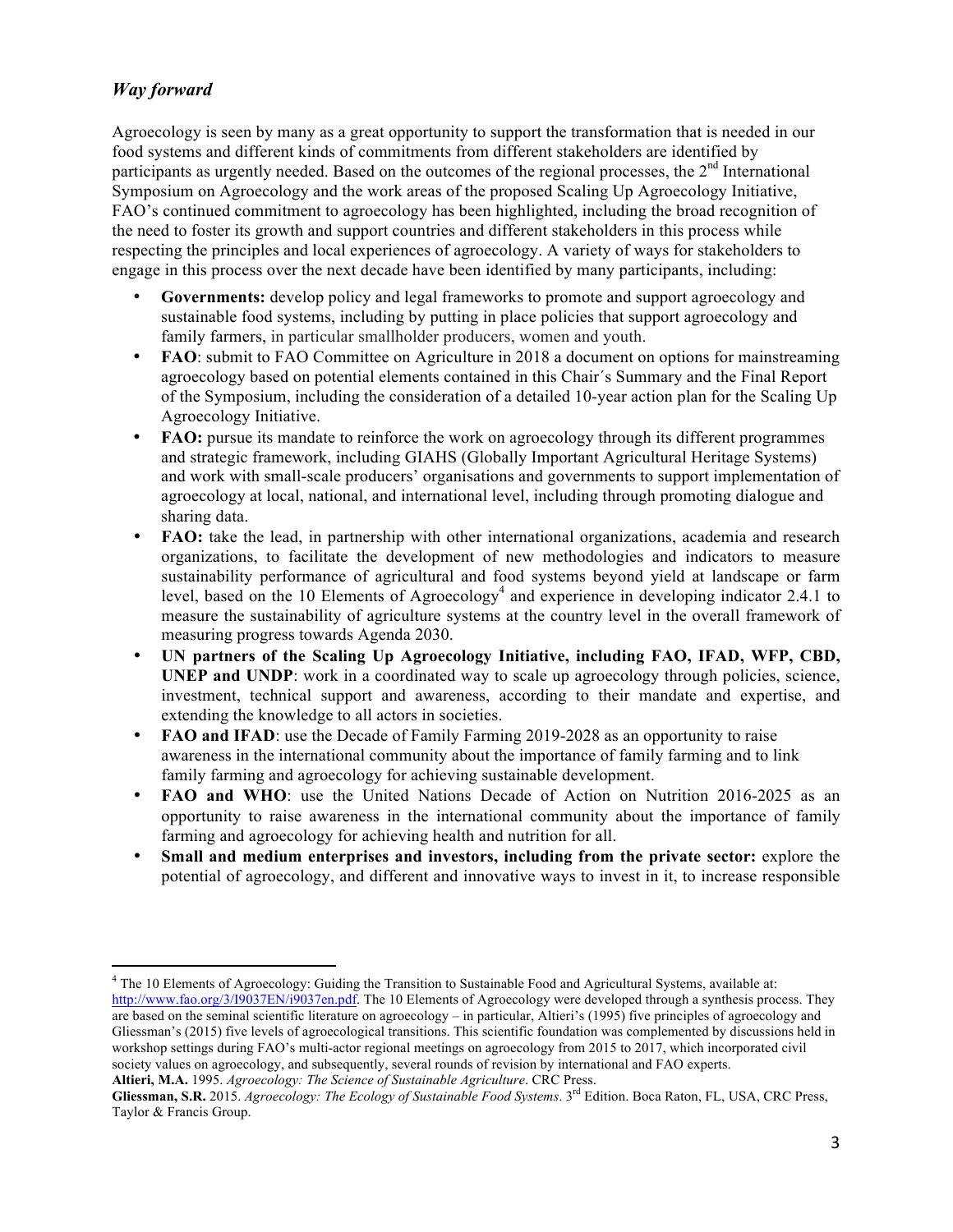investment in agroecology in accordance with agroecological principles and relevant international frameworks<sup>5</sup>.

- **Foundations and funders:** view agroecology as an opportunity to transform the food system and address challenges by increasing long-term funding to agroecology including environmental, economic and social components, including the co-creation of knowledge, and to multiple stakeholders, in particular small-scale producers' organisations, NGOs and governments. Engage with networks of funders and foundations to increase sustainable funding for agroecology.
- **Family farmers and small-scale producers:** continue feeding their communities and the cities of the world, sharing their knowledge and experiences and using their networks and farmer-to-farmer processes to scale up agroecology, including agroecology schools, providing multiple benefits to society and promote participative co-innovation building upon traditional knowledge and practices.
- **Civil society organisations:** maintain support for agroecology movements by producing knowledge and awareness and advocating for the enhancement of agroecological systems worldwide. The Declaration of small-scale food producers' organizations and civil society organizations at this Symposium will be an integral part of the final report of the Symposium.
- **Academia and research organisations:** increase training and research on agroecology, including pushing the boundaries of science, to increase and consolidate the evidence base on the impacts of agroecology, involving farmers in this process, respecting and promoting traditional knowledge and their knowledge systems. Develop new methodologies and indicators for sustainable food systems that are not solely based on yield including online collaborative platforms to connect relevant actors and enable the co-creation of knowledge. Extend the research agenda to the cost effective and massive transfer of knowledge to millions of farmers on agroecology and support networking among innovative agroecological farms that involve collaboration between farmers and researchers.
- **Consumers and citizens:** act as agents of change in the food system to promote responsible consumption, and increase innovative alliances between producers and consumers. Request the private sector and governments to support and invest more in agroecology.
- **Committee of World Food Security and its High Level Panel of Experts on Food Security and Nutrition:** consider the actions identified in this Chair´s Summary in the report of the High Level Panel of Experts on Food Security and Nutrition on agroecological approaches and other innovations for sustainable agriculture and food systems that enhance food security and nutrition, and the policy roundtable that it will inform in 2019.

<sup>&</sup>lt;sup>5</sup> Including the Voluntary Guidelines on the Responsible Governance of Tenure of Land, Fisheries and Forests in the Context of National Food Security, the Principles for *Responsible Investment* in Agriculture and Food Systems, and Free Prior and Informed Consent (recognised under the United Nations Declaration on the Rights of Indigenous Peoples).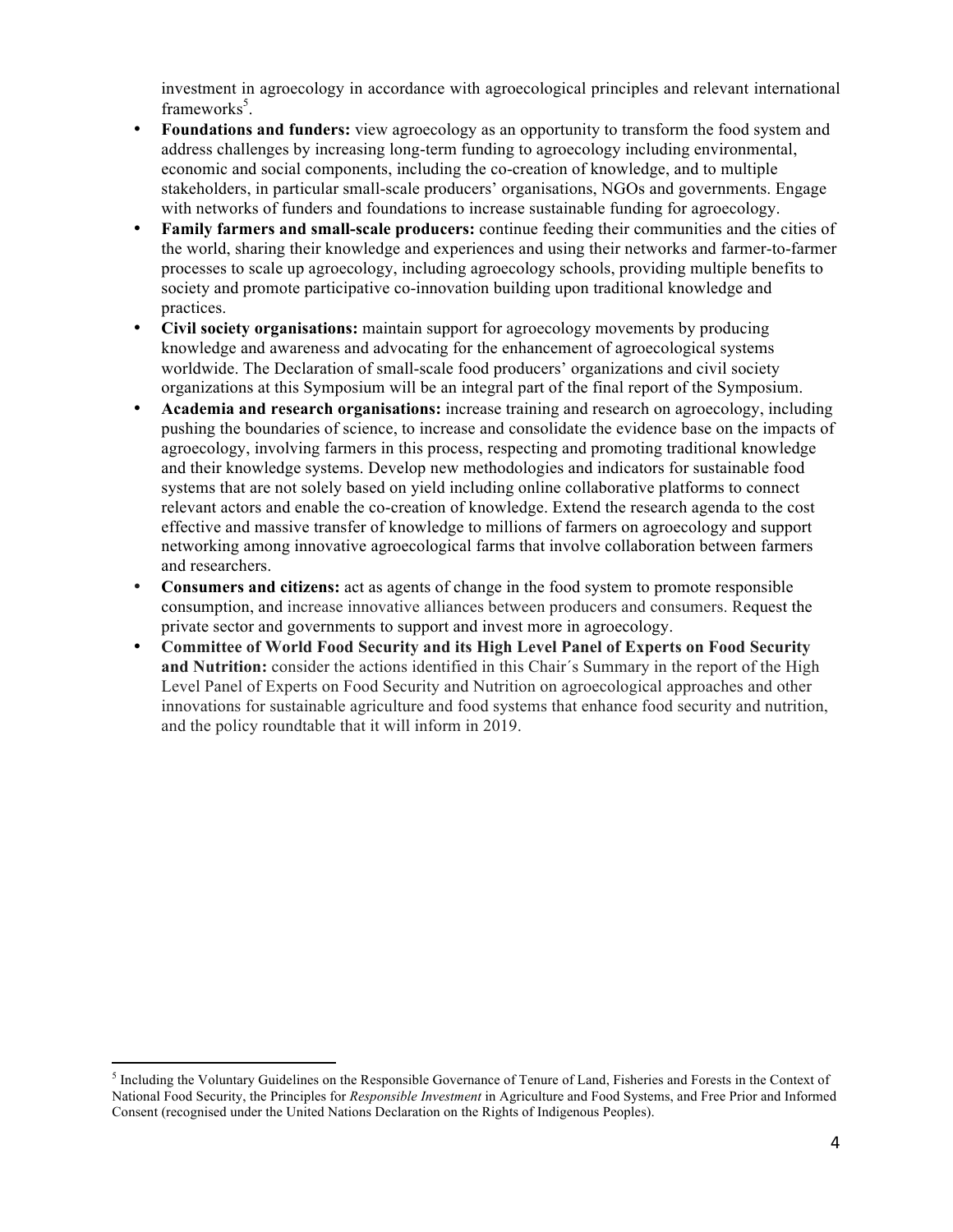# **Annex 1: Key actions for scaling up agroecology**

- **1. Strengthen the central role of family farmers and their organisations in safeguarding, utilising and accessing natural resources** 
	- a. Upholding the human rights of family farmers, agricultural workers, indigenous peoples, and consumers, in particular women and youth
	- b. Scaling up agroecology by supporting the sharing of experiences, knowledge and collective action among the family farmers currently engaged with agroecology
	- c. Respecting, protecting and fulfilling family farmers´ rights and access to common goods and natural resources such as land, water, forests, fisheries and genetic resources, including through the operationalisation of the Voluntary Guidelines on the Responsible Governance of Tenure of Land, Fisheries and Forests in the Context of National Food Security, and the development of regulatory frameworks that implement the Farmers' Rights (including Article 9 of the International Treaty on Plant Genetic Resources for Food and Agriculture)
	- d. Recognising, preserving and utilising traditional and indigenous knowledge, culture and heritage, including traditional foods
	- e. Promoting the dynamic management of biodiversity and use of local and traditional crops and livestock breeds
	- f. Supporting product diversification and integration of cropping, livestock, aquaculture, and forestry

#### **2. Foster experience and knowledge sharing, collaborative research and innovations**

- a. Developing family farmer-led and participatory research and co-innovation that is peoplecentred, builds collective capacities to solve systemic problems, is climate resilient, lowcost, enhances family farmers' autonomy and livelihoods, is locally adapted, uses natural resources sustainably and evolves according to feedback
- b. Developing interdisciplinary and transdisciplinary research and filling research gaps and promoting technical, social and institutional innovations for agroecology
- c. Creating networks for family farmers' to share their innovations and multi-stakeholder cooperation platforms for collaboration between farmers and researchers at local, national, regional and global levels
- d. Investing in smallholder family farmer-led training and knowledge sharing, such as the peasant agroecology schools and including agroecology in training and educational curricula from primary schools to universities
- e. Documenting the social, economic, health, nutrition, resilience and social justice benefits of agroecology, including qualitative and quantitative data
- f. Developing analytical frameworks for developing policies and the instruments to implement them

#### **3. Promote markets for agroecological based products for health, nutrition and sustainability**

- a. Supporting value addition to agroecological products, shorter food supply chains and innovative markets, such as public procurement schemes and direct linkages between consumers and family farmers
- b. Harnessing consumers' existing demand for healthy and fair products to strengthen agroecology and further raising awareness of the benefits of agroecological products, including nutritional quality, health and the importance of diversified production systems for diversified diets, and the need to change consumption patterns that are fed by resourceintensive production systems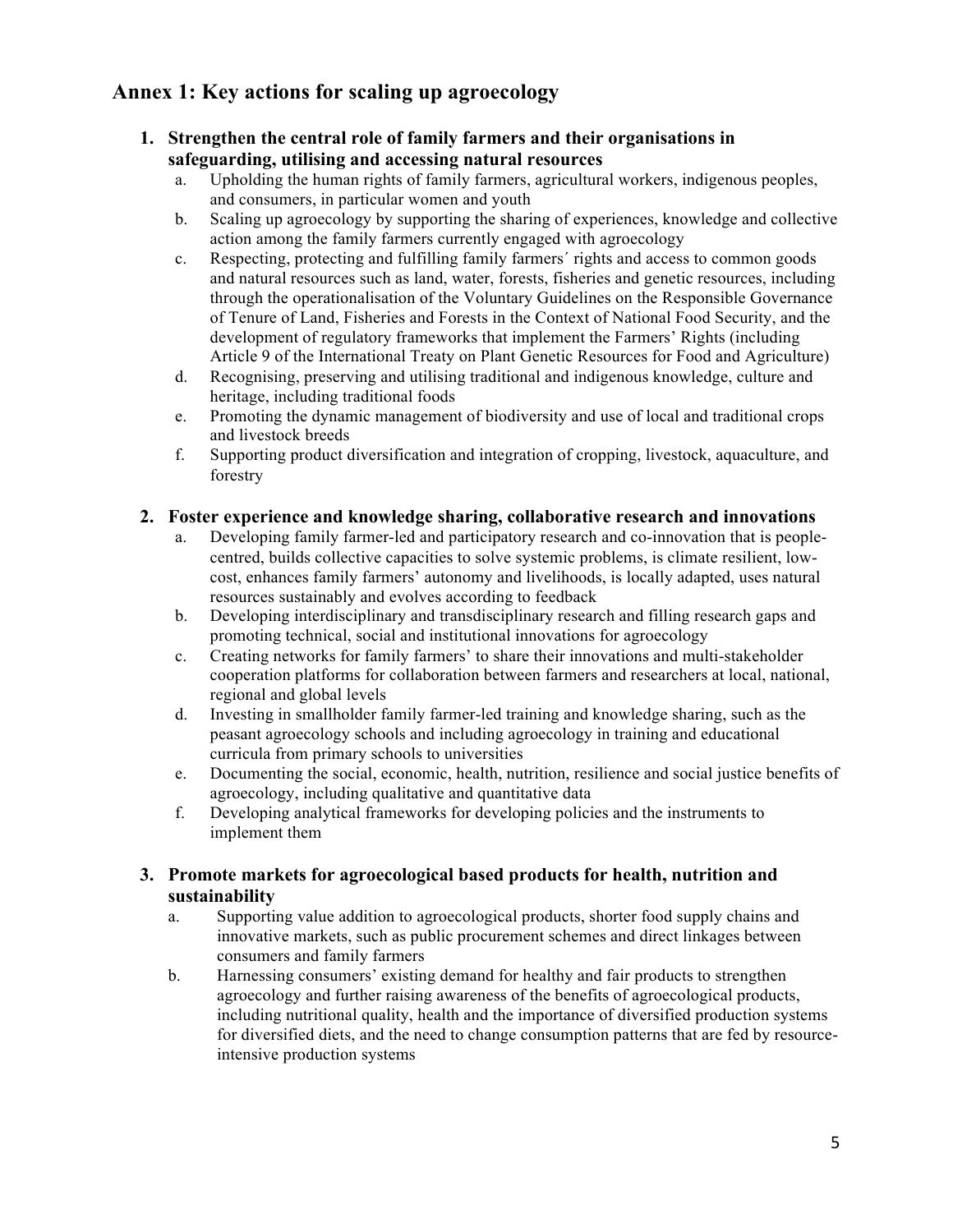- c. Promoting small-scale social enterprises for agroecology and developing regulatory frameworks that facilitate the sales of products (particularly for processed and animal based products) from agroecological smallholder agriculture
- d. Promoting markets and economies based on solidarity and ensuring that food from agroecology is affordable for the urban and rural poor
- e. Promoting territorial approaches and the transition to circular food systems, linking where appropriate with the GIAHS initiative hosted by FAO
- f. Reforming policies and incentive measures to enhance local food systems and strengthen local markets for agroecological family farmers
- g. Conducting baseline studies on production and market potential that help make the case for agroecology and monitor its growth
- h. Promoting organic farming

### **4. Review institutional, policy, legal and financial frameworks to promote agroecological transitions for sustainable food systems**

- a. Transforming legal and regulatory frameworks at all levels to ensure transitions to agroecology based on integrated and coherent multi-sectoral food policies, based on longterm objectives and planning, that respect human rights, particularly the right to food
- b. Developing public policies and initiatives that adhere to universal human rights based values while responding and adapting to local contexts, that support the central role of family farmers, particularly women, in driving forward agroecology, and that are monitored for continuous improvement and accountability
- c. Ensuring that policies recognise the importance of existing and neglected agroecological systems, such as pastoralism and artisanal fisheries, for food security and economic livelihoods
- d. Opening up spaces and support for people's participation, in particular those most marginalised, in public policies and considering the specific needs of family farmers, including women and youth, by including them in policy development
- e. Changing the measures of success: developing multi-criteria indicators on the environmental, economic and social aspects of agroecology that measure the long-term performance of agroecological systems and internalising the externalised costs of agriculture including through true cost accounting
- f. Backing up these policies with the required funding and investments, including through responsible public and private investments, that support the investments of family farmers (the major investors in agroecological production systems), based on the principles of responsible agricultural investments
- g. Increasing the support to agroecology from donors and funders, including accessing climate funds for agroecology
- h. Adopting laws and budgets that support agroecology by raising awareness of agroecology among parliamentarians
- i. Promoting long-term thinking and investments by the ethical finance sector as well as a critical engagement by savers, and alliances between savers and those receiving loans in support of agroecology, also through the use of indexes such as the Agro-Biodiversity  $Index<sup>6</sup>$
- j. Implementing policy and legislative mechanisms that prevent market monopolies by private sector actors whose actions block the scaling up of agroecology
- k. Sharing knowledge and experience from countries who have legal and policy frameworks on agroecology to those who are interested in developing them
- l. Analysing the impacts of subsidies on ecosystems and natural resources use and consider support for sustainable agriculture, including agroecology

 $6$  The Agro-Biodiversity Index https://www.bioversityinternational.org/abd-index/